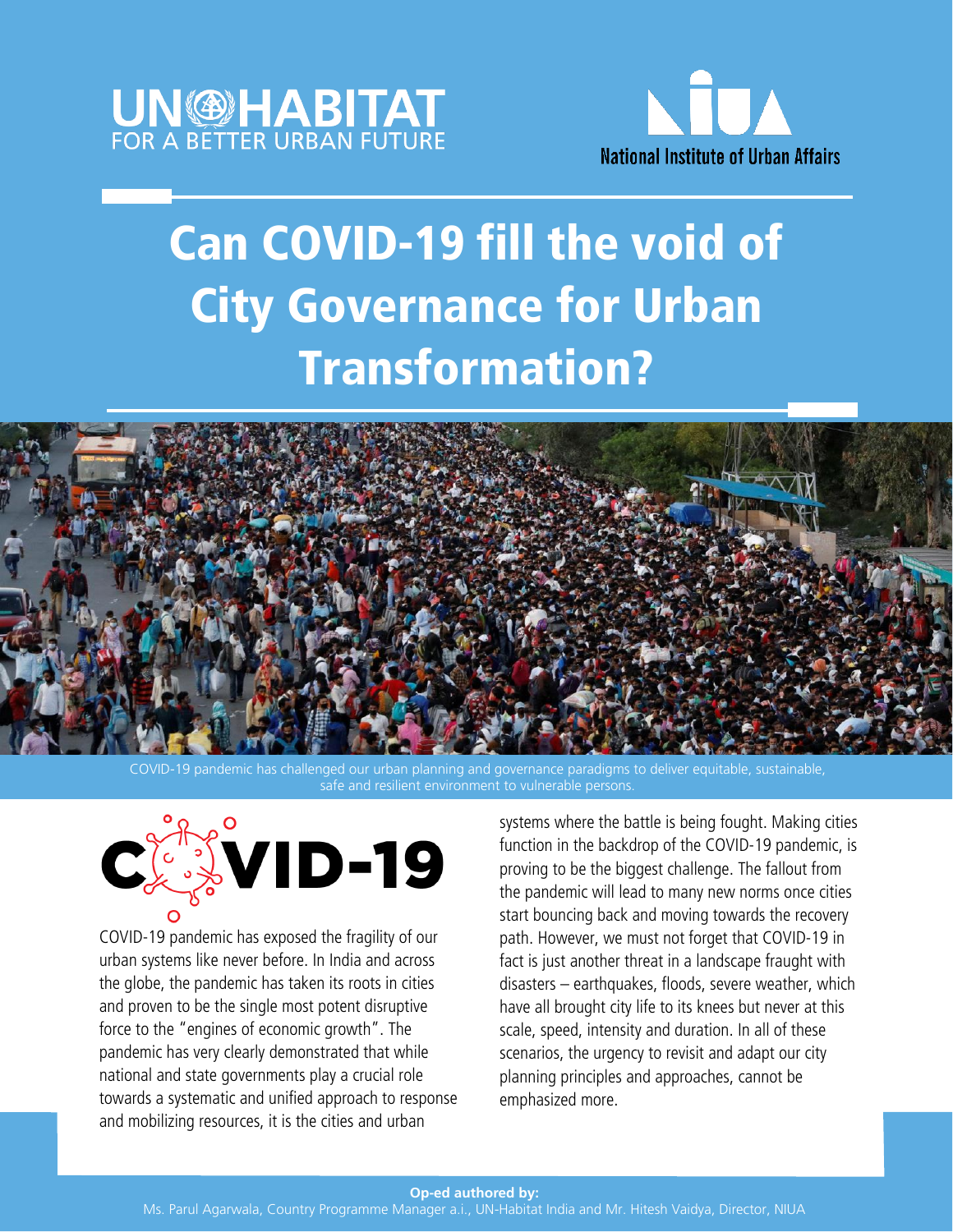As this crisis unfolds, the blatant everyday inequalities faced by urban poor, migrants, blue collar workers, daily wagers, homeless, and a host of people part of the complex urban fabric are hard to filter through the lens of growth. To provide basic minimum amenities to those left behind in the growth story, have once again directed focus on "Cities for All". A central question looming amongst the city leaders, administrators and experts is how to translate lessons learned from this pandemic into city's institutional and governance frameworks to reduce urban inequalities and burden of share on marginalized people. A focused approach for resilient governance needs to be pondered if we want to get back on track for sustainable and smart growth. This requires going back to the drawing board and start thinking about long term structural changes and reforms.

Therefore, urban governance challenge at local level becomes very crucial to create enabling conditions which continue to attract economic activity, maintain competitiveness and ensure equitable access, while balancing negative impacts on the environment. Urban local governance in India received a major boost with the enactment of the  $74<sup>th</sup>$  constitutional amendment act in 1993, which introduced a new third tier at the local levels to the government hierarchy. Yet, 25 years later, the structural reforms to devolve administrative, fiscal and functional autonomy to municipalities and urban local bodies have been grossly underwhelming in their implementation. This pandemic has reemphasized the need to move from business as usual approach to reimagining, realigning and linking urban local institutions for urban resilience and local economic development opportunities.





We cannot go back to pre-COVID days and we should use this crisis as an opportunity not only to designing new norms but to push for transformational changes for better future. The following paragraphs provide some reflections in this area.

## Stronger regional and local coordination for resilient rural and urban interdependence

One of the most prominent features of this crisis has been the dependence of cities on its hinterlands for food security, and in turn the dependence of rural areas on cities for livelihoods and access to basic health and amenities. This has played out in the movement of people, intra-regional and cyclical migration from rural to urban areas. The wellestablished organic links between rural and urban areas, by taking a regional perspective of planning can effectively respond to the need for an integrated approach for resilient shelter and livelihoods. The current fragmentation of urban planning, and service delivery functions at multiple hierarchy of government establishments becomes even more complex across jurisdictional boundaries. The 74th Amendment requires constitution of Metropolitan Planning Committees (MPC) in metropolitan areas and District Planning Committees (DPC) in every district for the purpose of preparing and consolidating comprehensive development plans based on local level planning process. Even though a mandatory provision, these processes must be strengthened and enabled for better coordination and cooperation amongst urban local bodies. Guidelines for integrated urban and territorial planning are available [here.](https://www.uclg.org/sites/default/files/ig-utp_english.pdf)

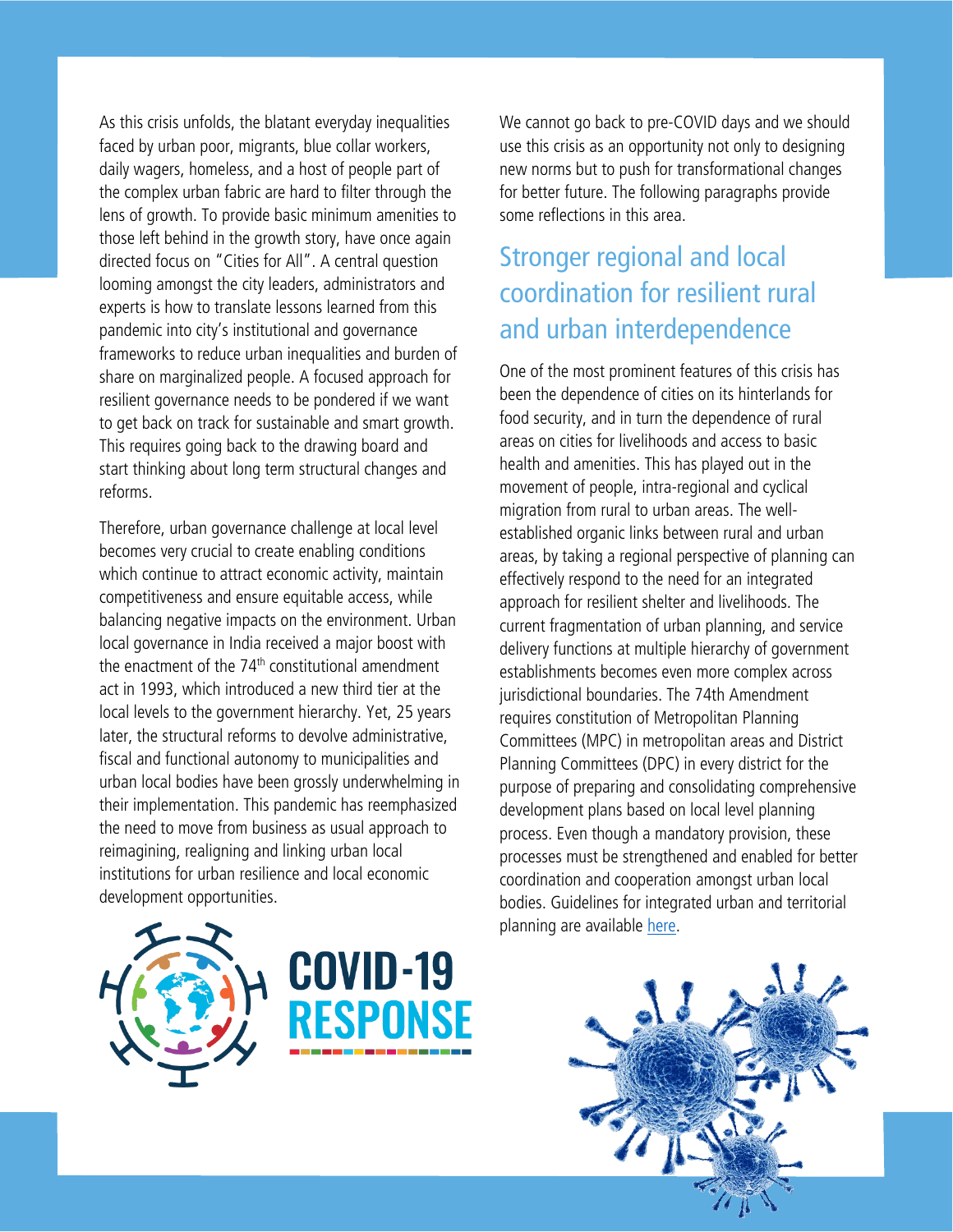#### Empower mayors and local administrators to fast-track local action

This is also the time to push for decentralized governance and strengthen local administration as sound bottom up governance approaches have been more successful in the wake of disaster response. As the locally elected public figure, mayors represent the government and the community, are agents of accountability to the people, and responsible for convening and coordinating with the network of urban stakeholders to achieve a common vision. The crucial step towards empowering mayors is security of longterm tenure. Municipalities in India have a wide variance in the tenure of mayors; while some have directly elected 5-year term, some states go with indirectly elected mayors with 1-year term. It is to be considered whether the manner of electing a Mayor and term should be uniform across local bodies. There should also be certain clauses on the qualification of hiring of a mayor with more emphasis on education as similar to collectors and commissioners. Providing a leadership role to urban local body will not only incentivize positive growth and investment, it will also strengthen ability for a cohesive and uniform response between mayors and municipal commissioners. It will also bring multiple silos with overlapping authorities like urban planning, financing and budgeting, and service delivery at one place. Urban leaders can access informative resource on urban planning and management [here.](http://unhabitat.org.mm/wp-content/uploads/2018/06/UN-Habitat-UPCL_English.pdf)

### Move from rigid sectoral approaches to spatially integrated planning at Local Level

The pandemic has clearly demonstrated that spatial neighborhood maps with granular details has been effective tools not only monitoring but also responding to the crises. It is also important to adopt an integrated

approach where health, social protection, shelter, livelihoods, mobility and other areas are under one umbrella for most efficient utilization of available human, technical and financial resources. Establishing systems and processes for emergency response that are grounded in data, mapping and analysis of inter-linked sectors is possible in real time with smart technologies. The Global Alliance for Urban Crisis in collaboration with UN-Habitat has developed tools for local neighborhood profiling for crisis available [here.](http://urbancrises.org/)

### Strengthening citizen and grassroots engagement for effective resource mobilization

Participatory planning that facilitates collective design, planning, implementation and feedback from multiple stakeholders and interest groups enhance accountability, transparency and information dissemination. Collaboration across levels of government, private sector, civil society and other stakeholders is surely going to be new norm and must be initiated so as to bridge the capacity constraints of each stakeholder group to respond to a crisis on its own. Local partnerships which leverages the strengths of each stakeholder and collectively benefits by the ability to roll-out a comprehensive response by sharing resources, capabilities and capacities can be an effective and efficient approach. Some guidance on engaging with local governments and grassroots organization can be accessed [here.](http://urbancrises.org/wp-content/uploads/2019/02/5.-GUIDANCE-NOTE-Protocol-of-Engagement-Document-JD-060219.pdf)

## Fiscal autonomy of the local governments must be strengthened for sustainable delivery of essential services

The administrative and fiscal authority must be reconciled with the delivery of functions expected from the mayors and elected councils. Local governments rely on a combination of user charges, taxation and